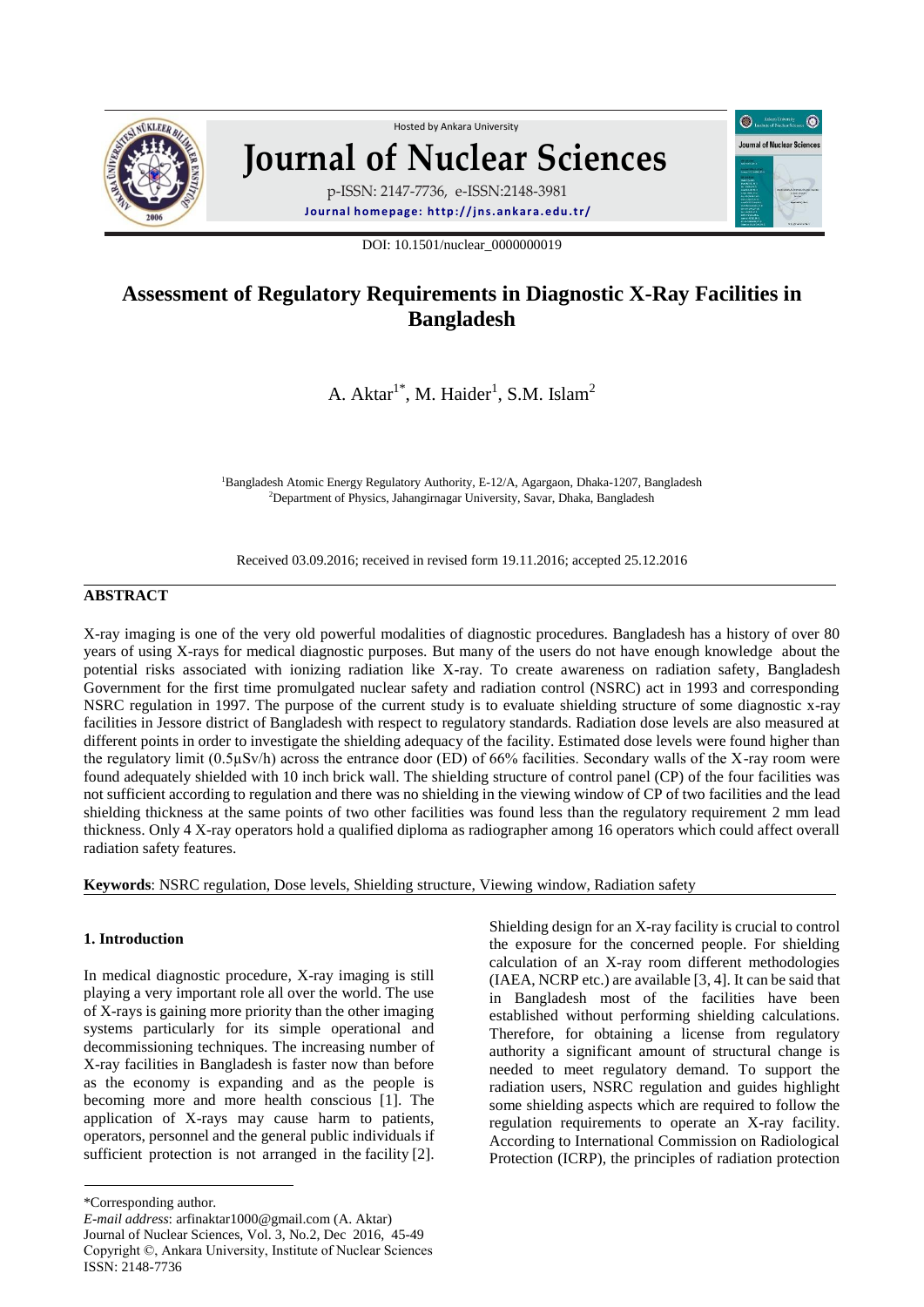requirements lie on the main three basic pillars such as justification of practices, optimization of protection and safety, dose limitation. The concept of justification of practice reflects the use of radiation that must offset the radiation harm that it might cause. The number of individuals exposed, the magnitude of individual doses and the likelihood of incurring exposures require assessing by following ALARA principle in order to optimize protection and safety. On the other hand, occupational dose deterministic effects can be limited by dose reduction techniques. But still there is a potential for having stochastic effect from low exposure from an X-ray facility. The level of radiation dose to radiation workers, patients and the public individuals depends on the quality of the machine, design of the facility, the procedures followed to take images, capability of persons running the practice and the overall management status of the X-ray facility. For controlling deterministic effects of radiation ICRP recommended annual effective dose limit is 20 mSv/y for the operators and 1mSv/y for public, respectively [5]. Personnel monitoring badge (TLD) provides accumulated dose level for the radiation worker [6]. However, non-trained radiation workers in the facilities do not use TLD badges during operation of the machine because there is lack of sufficient knowledge about radiation protection.

There is no quality control (QC) program for X-ray systems which is essential to assess the their performance hence to reduce the emission of leakage radiation level [7].

In the present study, the radiation safety condition of facilities mentioned above will be verified by evaluating the wall thickness, control panel barrier's thickness and type of the shielding material and its thickness used in entrance door. At the same time, experience of the operator for operating machine will also be assessed in this study.

## **2. Materials and methods**

There were 9 diagnostic X-ray facilities randomly chosen in Jessore city for the study. For collection of data an investigation checklist was prepared. This checklist mainly includes machine inputs, model, manufacturer, aluminum filtration, room design, shielding parameters and radiation dose measurement at different location etc. The shielding condition of entrance door, control panel and surrounding walls were assessed. For radiation measurement two GM type dose rate meters were utilized. For precision of the findings, mean values were recorded. Before using the instruments were calibrated in secondary standard dosimetry laboratory at Atomic Energy Research Establishment (AERE), Savar, Dhaka. The calibrating source was a gamma emitting isotope  $(137Cs)$  but radiation dose due to X-ray irradiations were measured in diagnostic imaging. This also needs to calibrate the detectors by use of some standard X-ray beam qualities other than ISO <sup>137</sup>Cs (0.662MeV) sources.

Due to that discrepancy some deviation in the findings may occur. Same kind of two radiation dose rate meters were utilized for the dose measurements for precision of the reading. Dose rate was measured for chest X-ray, lumbar spine, KUB, thoracic spine, skull, knee and PNS. For the experiment, tube potential ranged from 55 to 125 kVp, tube current of 20 to 300 mA and exposure time of 0.5 to 5 s were selected. Radiation dose were measured across entrance door, control panel, primary and secondary walls. Among the different studies chest Xrays were preferred for the dose measurements of the primary wall because the direction of the tube points towards the wall during chest X-ray. Dose rate was measured across the entrance door because patient accompanist persons from public are waiting in places where locate near the door of the facilities. Physician and other staff sitting room was found near primary wall in the 5 (five) facilities coded as 05, as shown in Fig.3. The medical staff were not involved in radiological activities. Therefore, this location across the primary wall was also one of the points of dose rate measurement. For occupational exposure assessment, dose rate was measured behind the control panel barrier. During investigation of X-ray room, room size and shape were also assessed. Information about academic/training qualification and experience of X-ray radiographer were also evaluated in this study.

## **3. Regulatory requirements**

There are three standards available for controlling radiation related activities in Bangladesh. Among them Bangladesh Atomic Energy Regulatory (BAER) Act in 2012, Nuclear Safety and Radiation Control (NSRC) Regulation in 1997 and regulatory guide on radiation protection in medical diagnostic X-rays in 2002 were established [8, 9, 10]. According to these standards the dose limits are 20 mSv per year for occupational and 1 mSv per year for public. Regarding the facility structure, 25.4cm(10-inch) brick wall or equivalent amount of concrete wall and 2 mm lead or 3 mm mild or stainless steel are recommended for shielding of doors/windows for the diagnostic X-ray facilities. According to the guide lines of Atomic Energy Regulatory Board (AERB) of India, 20.32cm (8-inch) brick wall is required for the shielding of an X-ray room and 1.5 mm lead required for door shielding for general radiographic room. In Bangladesh, there are various categories of bricks available. Their density varies significantly. For this reason, little higher thickness of brick is recommended than AERB for developing a barrier of brick for radiation protection. The qualification of radiation worker has been mentioned in the standard as diploma in radiography after completion of secondary education. Appointment of a radiation control officer (RCO) is another requirement for the operation of an X-ray facility [11].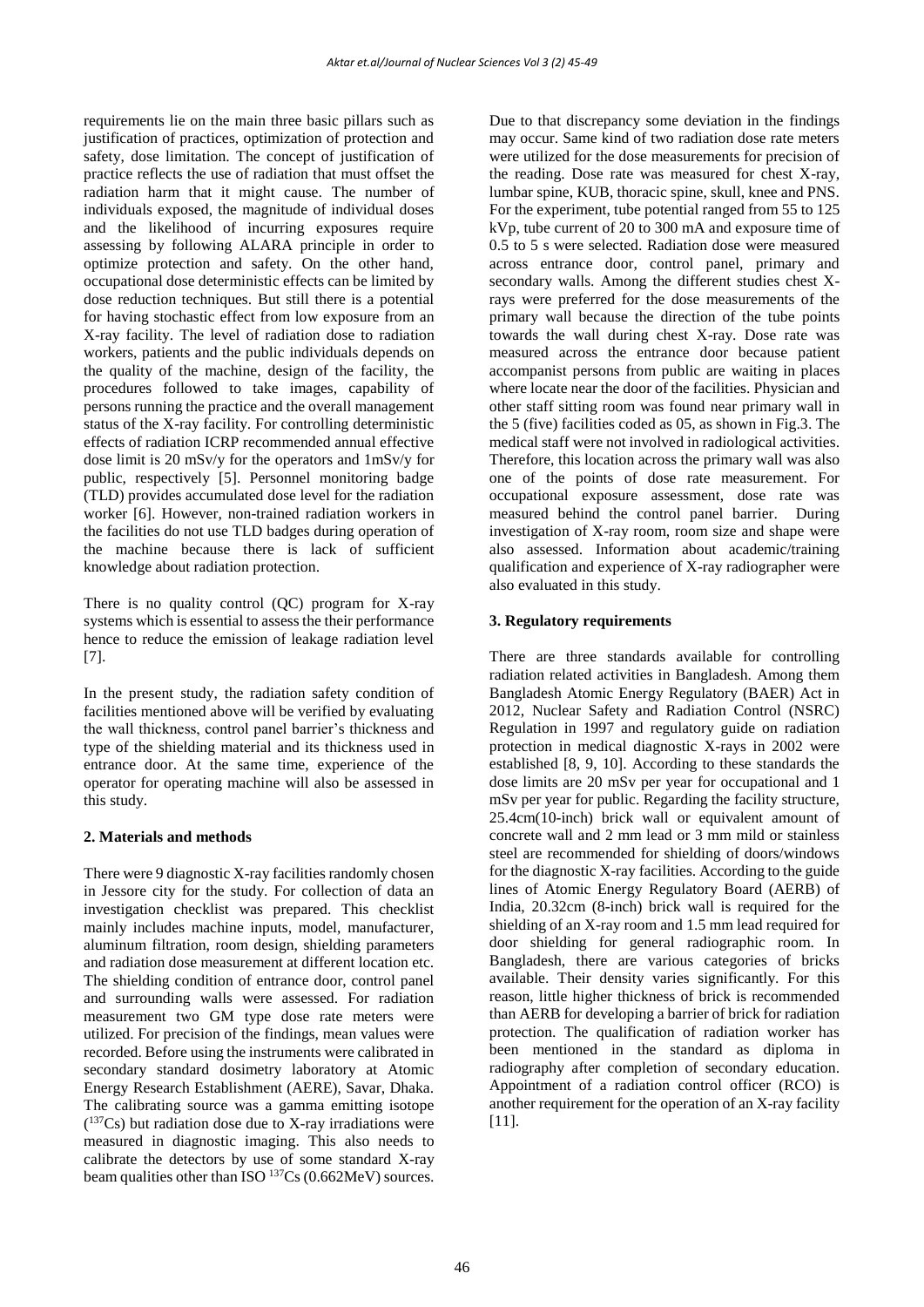#### **4. Results and conclusion**

#### *4.1 Estimation of radiation levels*

Fig.1 shows that operators are receiving doses more than their limit  $10\mu Sv/h$  in the 3 facilities out of the 8 facilities. In other words, 40 % of the total facilities do not comply with regulatory requirements in regard to dose limit for the occupational workers. In 66% of facilities, the amount of radiation that penetrate through

the entrance door is more than the corresponding limit  $(0.5 \mu Sv/h)$  for the public. The area outside the X-room is identified as supervised area where public dose limit is applicable. In most of the facilities radiation is not shielded adequately at entrance doors due to insufficient shielding. Primary and most of the secondary walls of the X-ray room have been established based on the standards. X-ray rooms are structured with 10-inch brick wall which is the requirement of the standards. As a result, radiation doses hardly penetrate through the walls of the facilities [3].



*Fig.1 Measurement of radiation dose rate across shielding materials*

#### *4.2 Assessment of shielding materials*

Wood, lead, thaiglass and bricks are used mostly as shielding materials of the X-ray room. According to standard, wood and thaiglass are not recommended as shielding materials for X-ray room because these materials do not provide any shielding for X-ray radiation. But in three facilities these materials are still

being used as shielding materials at entrance door of the X-ray room. Therefore, radiation does likely penetrate through the entrance door and thus public might be exposed to unwanted radiation.



*Fig.2 Description of shielding materials used in X-ray facilities*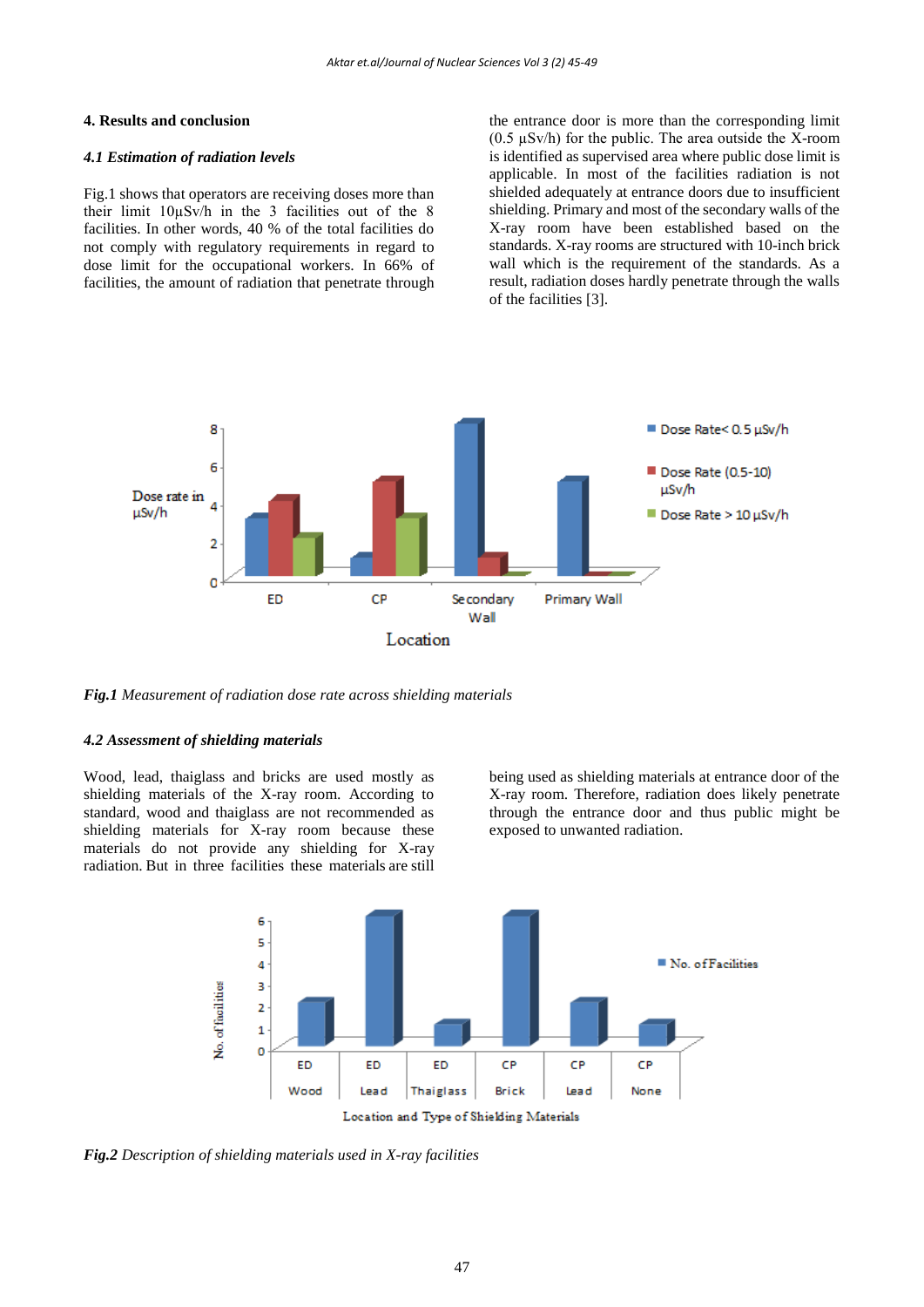#### *4.3 Selection of X-ray tube ratings*

In the present study, it has been observed in practice that for the same type of patient study using the same kind of X-ray tubes for the same type of body's structure different kVp, mA and exposure time are chosen by the operators in different facilities. Even for the same patient, different operators select different input parameters for the exposure. Fig.3 shows variations of kVp, mA and exposure time for lumbarspine (LS) study.

Maximum current value was selected as 200 mA and minimum as 60 mA. In case of tube voltage, maximum 125 kVp and minimum 55 kVp were set up for the patient exposure. The time of exposure varied from 0.1 s to 4 s. This type of dissimilarities in selecting X-ray tube's parameters may happen due to the unqualified radiographer and lack of awareness on radiation safety of the operator.



*Fig.3 Assessment of X-ray tubes input settings*

#### **5. Conclusion**

Shielding structure of control panel barrier and entrance door of the diagnostic X-ray facilities is not up to the standard. Many facilities were established without following regulatory guidelines. In most of the diagnostic X-ray facilities, the owner of the facility started working on the shielding structure after installation of an X-ray system which is unrealistic and increases the shielding cost as well. As a result, higher radiation dose is being received by the occupational workers and the public. The radiation safety condition is getting worse in the facilities due to the poor condition of shielding structure and lack of qualified operator for operating the X-ray systems. Therefore, stringent regulatory control and cooperation from the radiation users can only improve the present radiation safety situation in Bangladesh.

#### **Acknowledgment**

Authors would like to thank scientists/experimental officer of Bangladesh Atomic Energy Regulatory

Authority (BAERA) who helped the work during collection of data from radiation facilities. Authors are particularly grateful to Prof. Dr. Naiyuum Choudhury, Chairman, BAERA for his tremendous support to carry out the work.

#### **Conflicts of Interest**

The authors have no conflict of interest.

#### **References**

- [1] NSRC, "Main Report on Regulatory Survey-Inspection of Diagnostic X-ray Machines in Bangladesh", NSRC, Vol-1 (2001).
- [2] Haider, M., Hannan, A., Akramuzzaman, M., "Radiation safety aspects in diagnostix X-ray facilities in Bangladesh'. J. Nucl.Med. 13 109-113 (2010).